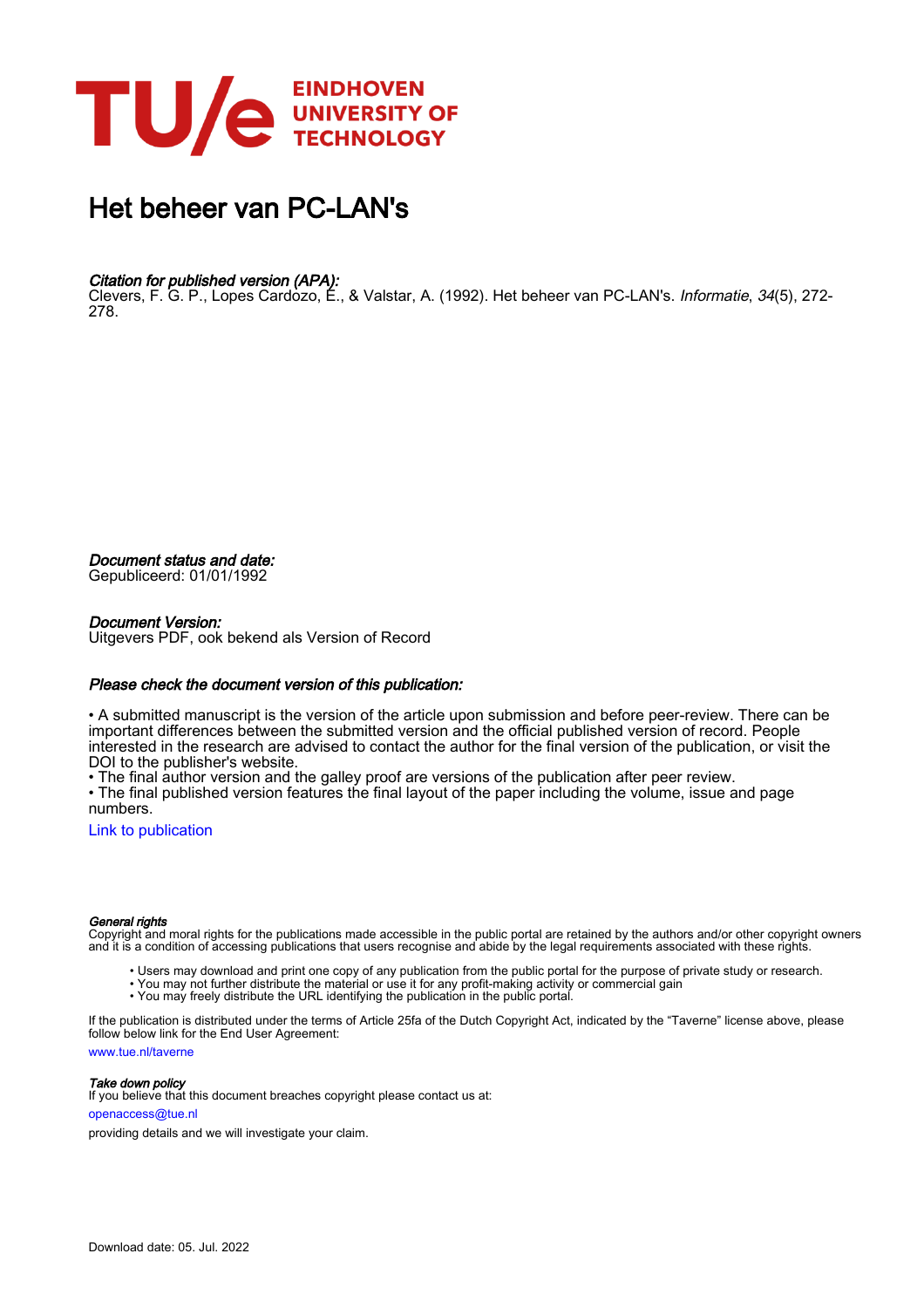# Het beheer van PC-LAN's

### F.G.P. Clevers, E. Lopes Cardozo en A. Valstar

Dit artikel beschrijft de resultaten van een verkennend onderzoek naar verschillende aspecten van het beheer van PC-LAN's: de taken, de tijdsbesteding, de organisatorische inpassing en de personele invulling. Indicaties voor de benodigde beheercapaciteit voor verschillende PC-LAN's worden gegeven. De ondersteuning van gebruikers en het operationeel houden van het PC-LAN blijken de meeste tijd te vragen en stellen de meest uiteenlopende eisen. De totale beheertijd wordt vooral bepaald door de omvang, de complexiteit en het belang van het PC-LAN voor de organisatie. Bij grotere PC-LAN's worden de beheerstaken over meer personen verdeeld, meestal met een verdelinginfunctiesnaarplanning, uitvoeringenondersteuning.

#### 1 Inleiding

Nadat de personal computers cen vaste plaats hadden verworven binnen vele organisaties ontstond de behoefte aan gezamenlijk gebruik van faciliteiten (printers, grote schijfgeheugens, gegevensbestanden, toepassingsprogrammatuur) en onderlinge communicatie. Hierin wordt voorzien door PC-LAN's

In een PC-LAN is een aantal personal computers door middel van een communicatienetwerk (LAN, Local Area Network) over een afstand van enkele meters tot enkele kilometers met elkaar verbonden, waarbij vanuit de personal computers onder softwarebesturing gebruik kan worden gemaakt van gezamenlijke faciliteiten, meestal via gespecialiseerde computersystemen (servers).

De verbindingen tussen de PC's dienen een zeer grote overdrachtsnelheid (meer dan 1 Mbit/sec) te hebben, zodat gegevensbestanden en programma's zonder noemenswaardige vertraging tussen de PC's en de server(s) overgedragen kunnen worden Dit wordt gerealiseerd door middel van een LAN met aansluitpunten binnen een verdieping, gebouw of complex van gebouwen. Het netwerkgedeelte van een PC-LAN is niet verschillend van LAN's voor andersoortig gebruik, zoals terminalnetwerken of netwerken van werkstations. Het komt daardoor ook voor dat deze typen gebruik samen voorkomen met het PC-LAN

Kenmerkend voor het PC-LAN is het Network Operating-System (NOS), de programmatuur die het PC-LAN bestuurt, bijvoorbeeld Netware van Novell Meestal is deze software geïnstalleerd op de file server: een dedicated PC of minicomputer in het netwerk.

In de begintijd van de PC-LAN's lag de nadruk op het gemeenschappelijk gebruik van dure hardware, zoals printers en grote schijfgeheugens (disk server) Spoedig werd het accent verlegd naar het gemeenschappelijk gebruik van gegevens en programma's (file server, database server), met de daarbij behorende problematiek van toegang tot en bescherming van gegevens.

De meeste functies van het PC-LAN zijn voor de gebruiker bijna onzichtbaar; het lijkt alsof zijn PC met enkele extra schijven is uitgerust, waarop zich allerlei programmatuur en 'up-to-date' gegevens bevinden. Ook beschikt z n PC schijnbaar over verschillende printers. De gebruiker hoeft zich er helemaal niet van bewust te zijn dat het gebruik van deze mogelijkheden achter de schermen tot communicatie over het PC-LAN leidt

Doordat de PC's en daarmee de PC-LAN's, steeds meer opgenomen worden in de infrastructuur van de gegevensverwerking krijgt thans de communicatie, zowel tussen PC-gebruikers als naar buiten (met mainframes, mini's, andere PC-LAN's, externe netwerken), steeds meer aandacht.

Met de opkomst van de PC-LAN's ontstond de functie van de PC-LAN-beheerder, die niet alleen het netwerk en de server(s) beheert, maar in de meeste gevallen tevens verantwoordelijk is voor ondersteuning en beheer van het PC-gebruik. Meestal ontstond deze functie bottom-up; één van de PC-gebruikers werd aangewezen als beheerder van het PC-LAN Aan de functie-inhoud werd al improviserend vorm gegeven. Met de groei in functionaliteit en de toenemende omvang van de PC-netwerken is het PC-LAN-beheer uitgegroeid tot een veelomvattende functie In Nederland zijn naar schatting nu al meer dan 5000 PC-LAN-beheerders.

Wat PC-LAN-beheerders precies doen, hoeveel tijd ze daarvoor gebruiken en welke factoren daarop van invloed zijn, wat hun plaats in de organisatie is en welke eisen aan hen gesteld (moeten) worden, zijn vragen waarover maar weinig gepubliceerd is.

Dit artikel is gebaseerd op een verkennend onderzoek van Clevers (1991) naar het beheer van PC-LAN's. Opvallend was daarbij de grote interesse van alle betrokkenen voor een onderzoek naar het beheer van PC-LAN's.

#### 2 Het onderzoek

Het onderzoek is gebaseerd op een twintigtal interviews onder beheerders van PC-LAN's, hoofden van automatiseringsafdelingen, personeelsfunctionarissen en datacommunicatie-adviseurs. Het resultaat van deze fase is een indeling in taken en taakgebieden. Daarna is in de periode van januari tot maart 1991 een schriftelijke enquête met meer dan 150 vragen verspreid onder PC-LAN-beheerders Dit heeft 25 volledig ingevulde enquêteformulieren opgeleverd, die vooral zijn gebruikt voor de analyse van de tijdsbesteding.

De gemiddelde omvang van de 25 PC-LAN's uit de enquête is 104 aansluitingen, variërend van 5 tot 450.

272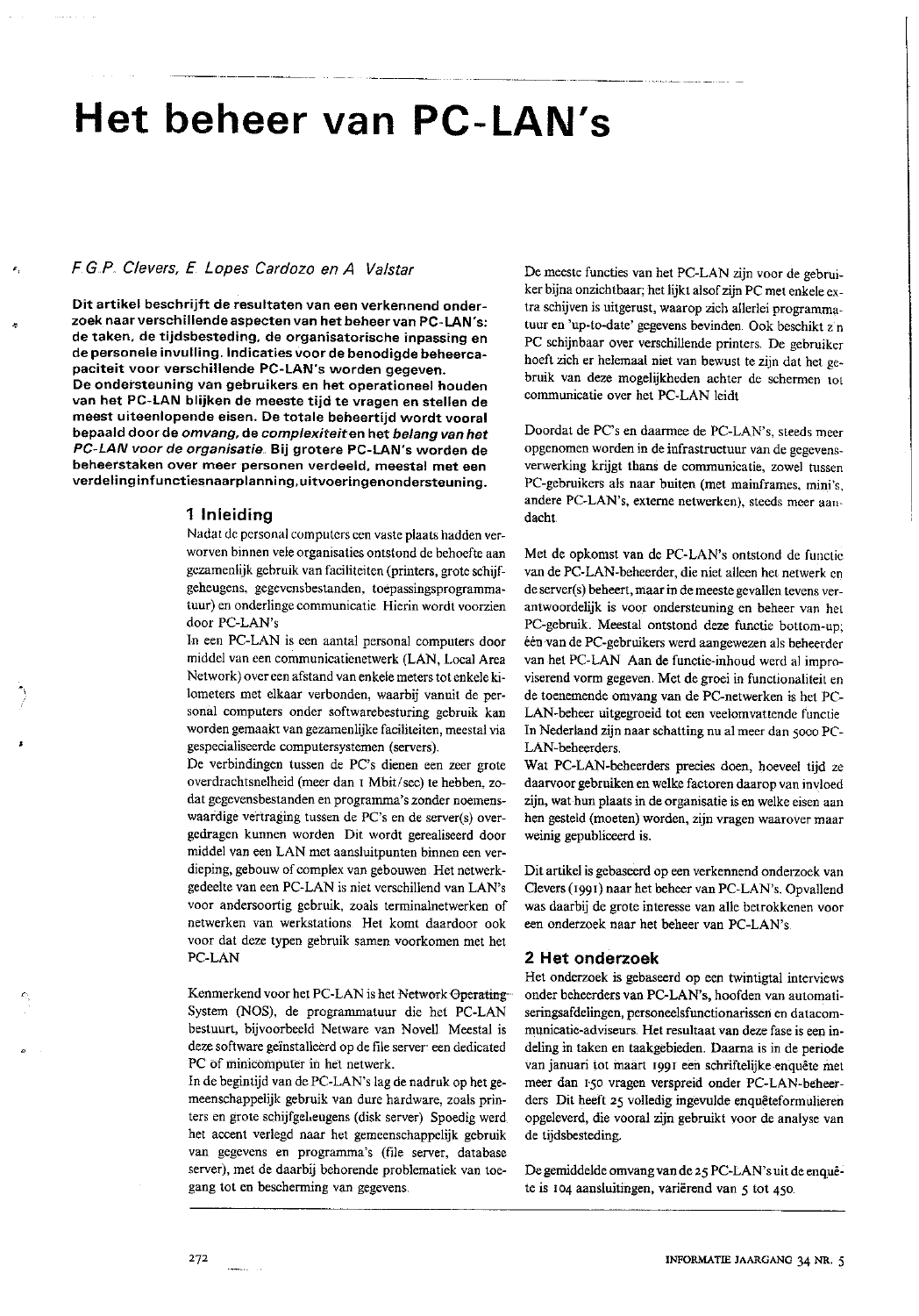Als NOS troffen wij 13 maal Netware 286 (Novell), 5 maal Netware 386 (Novell), 2 maal Vines (Banyan), 1 maal LAN Manager, 3 maal NFS; één antwoord vermeldt het gebruik van een ander NOS, maar daarvan is geen specificatie bekend. Daarmee sluit de onderzochte groep redelijk aan op de verdeling in de markt. De gemiddelde ervaring van de beheerders met PC-netwerken was ruim 3 jaar - de geënquêteerden vormen dus zeker geen beginnersgroep.

Om een beeld van het gebruik te krijgen is gevraagd welke toepassingssoftware op de server(s) geïnstalleerd was. Voor de 25 antwoorden waren de toepassingsgebieden waarvoor software op het PC-LAN geïnstalleerd was: wordprocessing (24), spreadsheets (21), database (21), terminalemulatie (19), E-mail (19), specifiek voor het bedrijf/instelling geschreven programmatuur (17), programmeren/compileren (13), teken/grafische programmatuur (13), boekhoudprogrammatuur (12), Desk Top Publishing (6), CAD(/CAM) (5) en overige (15) (bij het antwoord 'overige' was geen nadere specificatie gevraagd).

### 3 Taakgebieden

Onder het PC-LAN-beheer valt een breed scala van activiteiten. Door de benaming PC-LAN-beheer bestaat bij buitenstaanders soms de indruk dat het alleen om het communicatienetwerk en zijn aansluitingen gaat; netwerkmanagement op kleine schaal dus. Minstens zo belangrijk echter is de organisatie en het beheer van de gegevensbestanden en toepassingsprogrammatuur op de servers met de daarbij behorende beveiliging, back-ups, enzovoorts

Bovendien behoort bij het beheer van het PC-LAN meestal ook de ondersteuning van de aangesloten PC-gebruikers. Slechts in enkele gevallen is deze PC-ondersteuning ondergebracht in een aparte afdeling (het Informatie Centrum).

Als het PC-LAN de enige vorm van automatiscring binnen een organisatie is, kan de functie van PC-LANbeheerder zich ontwikkelen in de richting van hoofd informatieverwerking.

De taken van de PC-LAN-beheerder zijn in een aantal taakgebieden te verdelen. In de literatuur worden enkele taakopsommingen genoemd, die echter voor dit onderzoek te gedetailleerd zijn (Hesseling, 1987 en Hertzoff, 1989), of slechts van toepassing op netwerkmanagement in het algemeen en dus te beperkt voor PC-LAN's (Terplan. 1991)

Bij het opstellen van de taakgebieden hebben wij drie criteria gebruikt:

de taakgebieden moeten herkenbaar zijn voor mensen uit de praktijk;

- beheerders moeten zonder al te veel moeite tijdsbestedingen aan de taakgebieden kunnen toekennen (in uren per week);
- de taakgebieden moeten een basis vormen voor een eventuele functiesplitsing

Op basis van deze criteria en de interviews is onderstaande indeling tot stand gekomen.

- 1 Operationeel houden van het PC-LAN (operations)
- 2 Gebruikersondersteuning (inclusief helpdesk)
- 3 Beveiliging.
- 4 Documenteren.
- 5 Beheer van data.
- 6 Installatie- en wijzigingswerkzaamheden.
- 7 Connectivity (communicatie met computersystemen of andere PC-LAN's).
- 8 Ontwikkelen van tools en procedures.
- 9 Planning.
- 10 Overige taken

In tabel I wordt voor elk van de tien taakgebieden een aantal taken genoemd.

In de enquête is per taak gevraagd of deze wel of niet uitgevoerd werd en welke taken moeilijk zijn Het blijkt dat de beheerders weinig of geen aandacht besteden aan de kosten van het PC-LAN en aan de doorbelasting naar de gebruikers.

Als moeilijkste taken worden vooral genoemd het 'tunen' van het PC-LAN en het aanbrengen van een logische en beheerbare bestandsstructuur.

Eén van de open vragen betrof het grootste probleemgebied van het netwerk. De antwoorden wijzen in de eerste plaats op de communicatie met computersystemen of met andere PC-LAN's, gevolgd door organisatie-aspecten zoals de integratie van het LAN-beheer in de organisatie-(cultuur). Ook worden genoemd het voldoen aan de gebruikerswensen en het op peil houden van de performance.

#### 4 Tijdsbesteding

Uit de enquêtegegevens is het relatieve aandeel van elk taakgebied in de totale beheertijd geanalyseerd (figuur 1). Gebruikersondersteuning komt op de eerste plaats (33%). Op de tweede plaats staat operations (19%), gevolgd door installatie- en wijzigingswerkzaamheden (11%). Daarmee vergen deze drie taakgebieden samen ruim 60% van de tijd van de PC-LAN-beheerder

In de enquête is per taakgebied, naast de kwantificering van de tijdsbesteding, gevraagd aan te geven welke taak het meeste tijd kost. Voor het taakgebied gebruikersondersteuning is dat de helpdesk, voor operations de storingsafwikkeling, terwijl voor installatie- en wijzigingswerkzaamheden de activiteiten die samenhangen met in-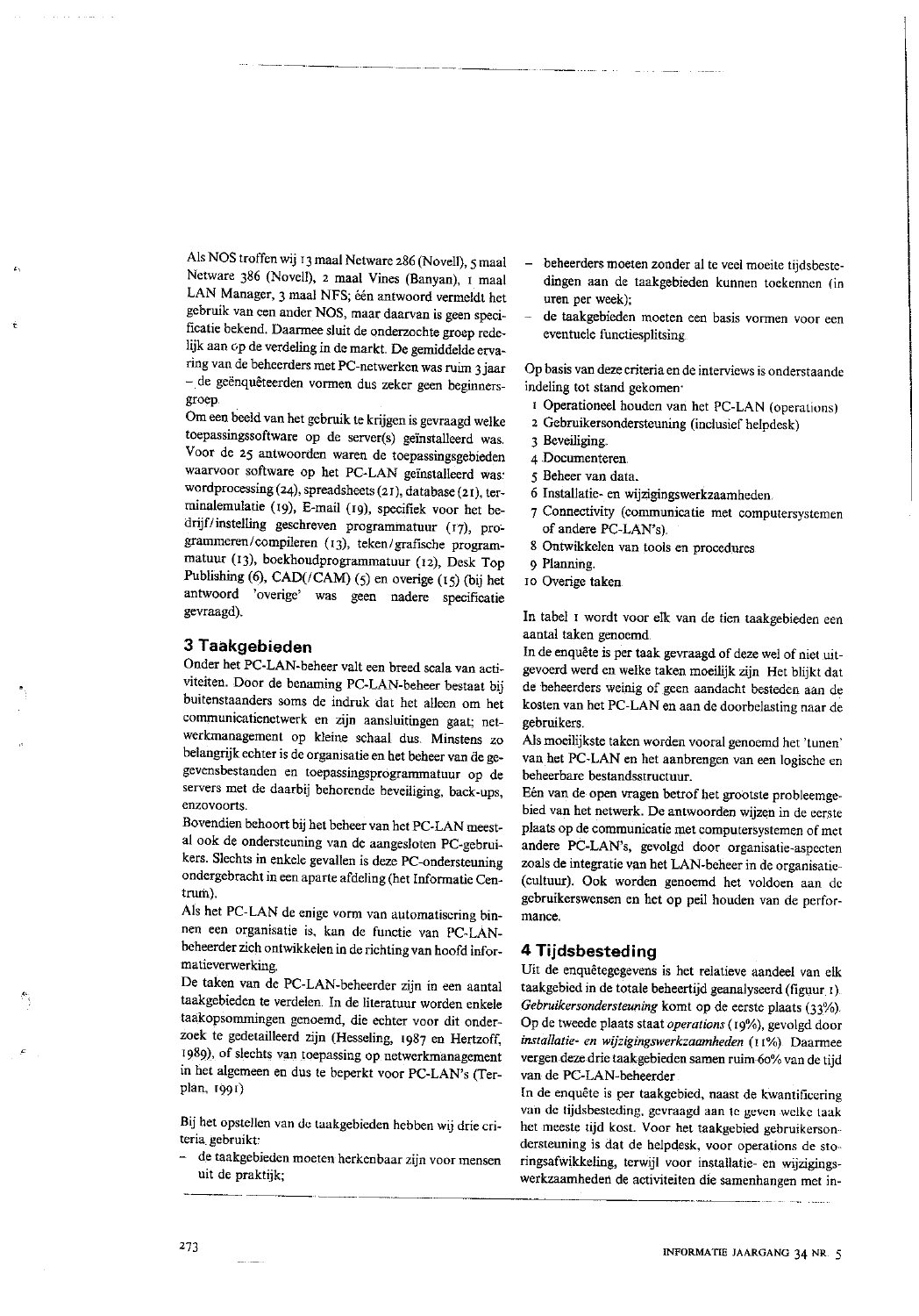- I Operationeel houden van het PC-LAN (operations):
	- -' opstarten' en 'afsluiten' van het PC-LAN:
	- tweedelijns storingsafwikkeling;
	- beheer van printservers en printers;
	- onderhoud aan soft- en hardware;
	- tunen van software-netwerkparameters;
- 2 Gebruikersondersteuning (inclusief helpdesk): - helpdesk;
	- eersteliins storingsafwikkeling:
	- voorlichten gebruikers;
	- opleiden gebruikers;
- 3 Beveiliging:
	- beheer hardware-matige beveiligingen;
	- beheer software-matige beveiligingen:
	- toekennen van rechten aan de gebruikers;
	- opstellen rampenplannen;
	- virusdetectie en -verwijdering;
- 4 Documenteren:
	- coderen en registreren van apparatuur;
	- controleren van de geregistreerde apparatuur;
	- documenteren netwerkstructuur:
	- kostenbeheer:
	- documenteren procedures voor gebruikers en beneerders:
	- documenteren licentie-afspraken met gebruikers en leveranciers;
	- gebruiksstatistieken;
- documenteren van netwerkklachten:
- documenteren van hardware- en software-instellingen;
- 5 Beheer van data
	- beheer van back-ups;
	- beheer van diskruimte op de servers;
	- creëren van datastructuren op de disks;
	- archivering van inkomende en uitgaande berichten<sup>-</sup>

#### Tabel 1: Taken per taakgebied

stallatic of wijziging van gebruikersprogrammatuur worden genoemd

De beheertijd (voor alle taakgebieden samen) was gemiddeld 33 minuten per aansluiting per week Bij een veertigurige werkweek kan één beheerder dus gemiddeld 70 aansluitingen beheren

In figuur 2 zijn de gevonden beheertijden uitgezet tegen de omvang van het netwerk (Voor de zeven netwerken met PC's èn terminals is ook het PC-deel aangegeven ) De beheertijd per aansluiting is voor grote netwerken lager dan voor kleine Voor netwerken met meer dan 100 aansluitin6 Installatie- en wijzigwerkzaamheden:

- installatie, aanpassing of verplaatsing van hardware:
- invoering of aanpassing van het netwerk operating system;
- invoering, aanpassing of verplaatsing van gebruikerssoftware:
- 7 Connectivity (communicatie met computersystemen of PC-LAN's):
- beheer van communicatie met mainframe of minicomputer;
- beheer van communicatie met andere PC-LAN's;
- beheer van externe communicatie (over bedrijfsgrenzen):
- 8 Ontwikkelen van tools en procedures:
	- opstellen van procedures voor gebruikers en beheerders:
	- maken van menu's en programma's voor bedieningsgemak;
	- maken van beheersgereedschappen;
- 9 Planning:
	- plannen van het netwerkontwerp (infrastruc $tuur)$ ;
	- personeelsplanning;
	- plannen van veranderingen;
	- onderhoudscontracten;
	- selecteren hardware, software en leverancier;
- IO Overige taken:
	- opleiden/voorbereiden schaduwbeheerder;
	- bijhouden van trends en ontwikkelingen automatisering:
	- evalueren software en hardware;
	- budgetteren en doorbelasten van kosten;
	- peilen van behoeften en tevredenheid gebruikers;
	- contacten met leveranciers

gen is de beheertijd in de orde van 20 minuten per week overeenkomend met één beheerder per 120 aansluitingen Voor netwerken met minder dan 100 aansluitingen vinden we ongeveer één beheerder per 40 aansluitingen

N B. In Redman (1990) wordt een gemiddelde van 35 gebruikers (geen aansluitingen) per beheerder genoemd Uit Hesseling (1987) kan een getal van 67 aansluitingen per beheerder afgeleid worden Deze twee getallen gelden voor PC-LAN's op universiteitsterrein In Fitzgerald (1990) wordt één beheerder per 50 tot 100 aansluitingen genoemd en bij Truijens (1990) wordt een vuistregel van 30 à 40 aan-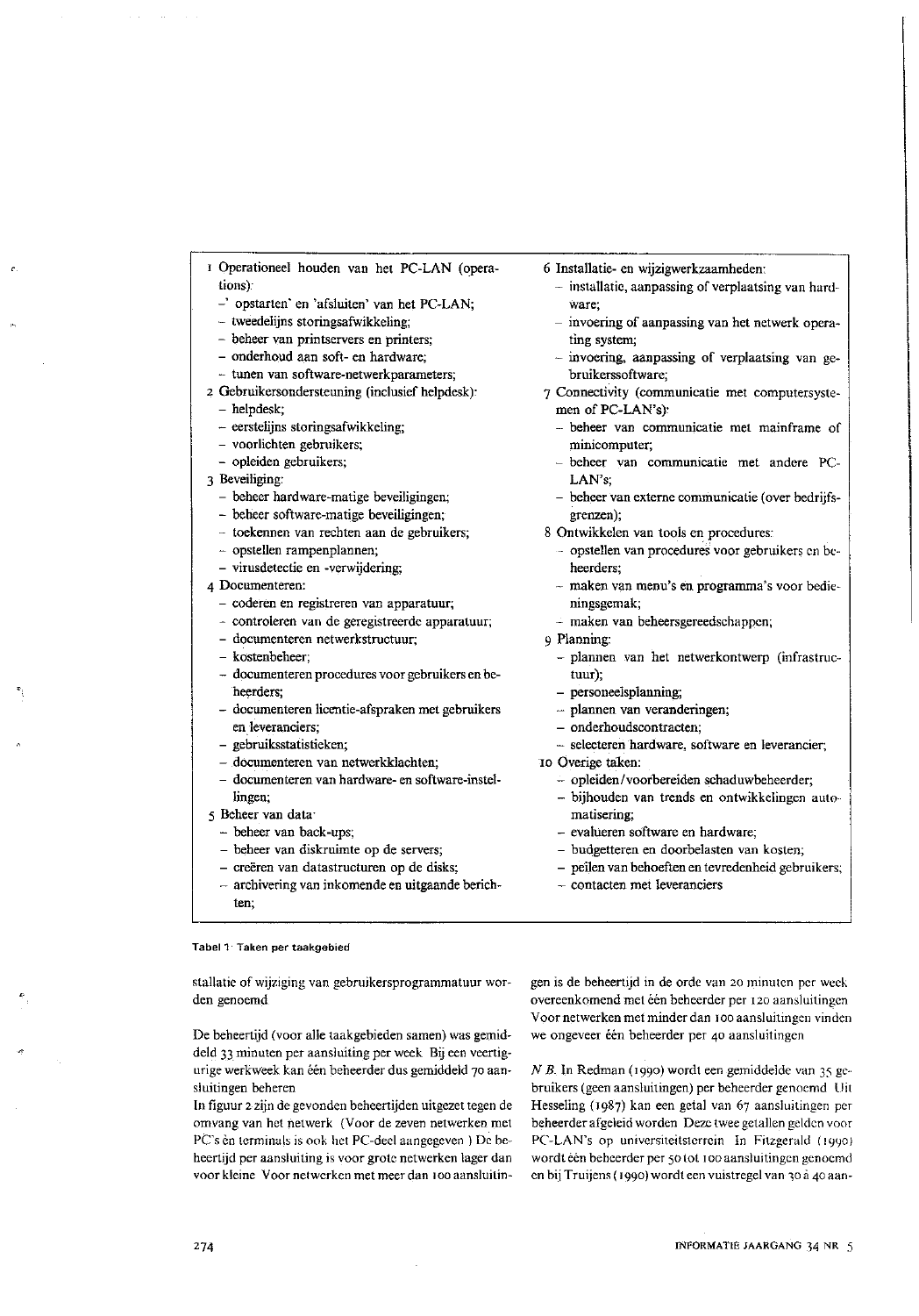

Figuur 1' Tijdsbesteding van PC-LAN-beheerders

gesloten PC's per beheerder genoemd. De publikatie Local area netwerken in het HBO geeft als indicatie voor het beheer binnen grotere organisaties één full-time equivalent per 20 tot 40 in een netwerk opgenomen PC's voor onderhoud en ondersteuning.

Bij PC-LAN's van gelijke omvang verschillen de beheertijden soms een factor 2 tot 3 (zie figuur 2). Klaarblijkelijk hebben andere factoren dan omvang een grote invloed op het aantal benodigde beheerders voor een PC-LAN De geïnterviewde netwerkbeheerders noemden zes factoren die naar hun inzichten van invloed zijn op de totale beheertijd In de enquête hebben we de invloed van deze factoren nader onderzocht



Figuur 2: Totale beheertijd als functie van de omvang van het **PC-LAN** 

- De omvang is de som van het aantal PC's en eventuele terminals in het netwerk De beheertijd blijkt niet recht evenredig te zijn met de omvang. Bij grotere PC-LAN's vonden we een relatief lagere beheertijd
- 2 Bij een toenemende complexiteit van het PC-LAN neemt ook de benodigde beheertijd toe. De complexiteit werd bepaald aan de hand van het aantal verschillende applicaties, de communicatiemogelijkheden en het gebruik van beheer-tools.
- $\overline{3}$ Het belang van het netwerk voor de organisatie werd onder andere bepaald door de afhankelijkheid van de medewerkers van het PC-LAN en het percentage medewerkers dat is aangesloten op het PC-LAN Een toenemend belang gaat samen met een toename van de beheertijd
- $\overline{4}$ Een onvoldoende kennisniveau bij de gebruikers ten aanzien van PC- en applicatiegebruik verhoogt de benodigde beheertijd. Het kennisniveau werd bepaald aan de hand van vragen over de algemene bedieningskennis en de scholingsmogelijkheden voor gebruikers
- Ook de autonomie van de gebruikers speelt een rol. Uit  $\varsigma$ de analyse blijkt dat er meer beheertijd nodig is in LAN's waar de gebruikers zelfstandiger zijn en bijvoorbeeld zelf applicaties installeren Het beheer neemt echter af naarmate de gebruikers via het netwerk op een mainframe kunnen werken.

Deze beide effecten hebben te maken met de autonomie van de gebruiker en de extra taken die hieruit voortkomen voor de beheerder. Uit de interviews blijkt dat bij aansluiting aan een mainframe de autonomie van de gebruikers afneemt (ook liggen dan de beheerstaken voor een deel in de mainframe-omgeving)

 $\boldsymbol{6}$ Tenslotte de veranderlijkheid van het PC-LAN gebrek aan standaardisatie en frequente wijzigingen leiden tot een langere beheertijd.

Met behulp van statistische analyse van de enquêteresultaten kon de invloed van drie factoren (omvang, complexiteit en belang van het PC LAN) op de totale beheertijd worden gekwantificeerd. De invloed van de andere factoren (kennisniveau en autonomie van de gebruikers en de veranderlijkheid van het PC-LAN), is uit de beschikbare gegevens niet te kwantificeren

Om de resultaten hanteerbaar te maken hebben we de factoren complexiteit en belang van het PC-LAN gecombineerd in het begrip 'zwaarte' In figuur 3 is het aantal beheerders uitgezet tegen de omvang en de zwaarte van het PC-LAN Deze figuur geeft een indicatie voor de benodigde beheercapaciteit Zo blijkt dat een PC-LAN met 150 aansluitingen, afhankelijk van de zwaarte, één, twee of drie beheerders nodig kan hebben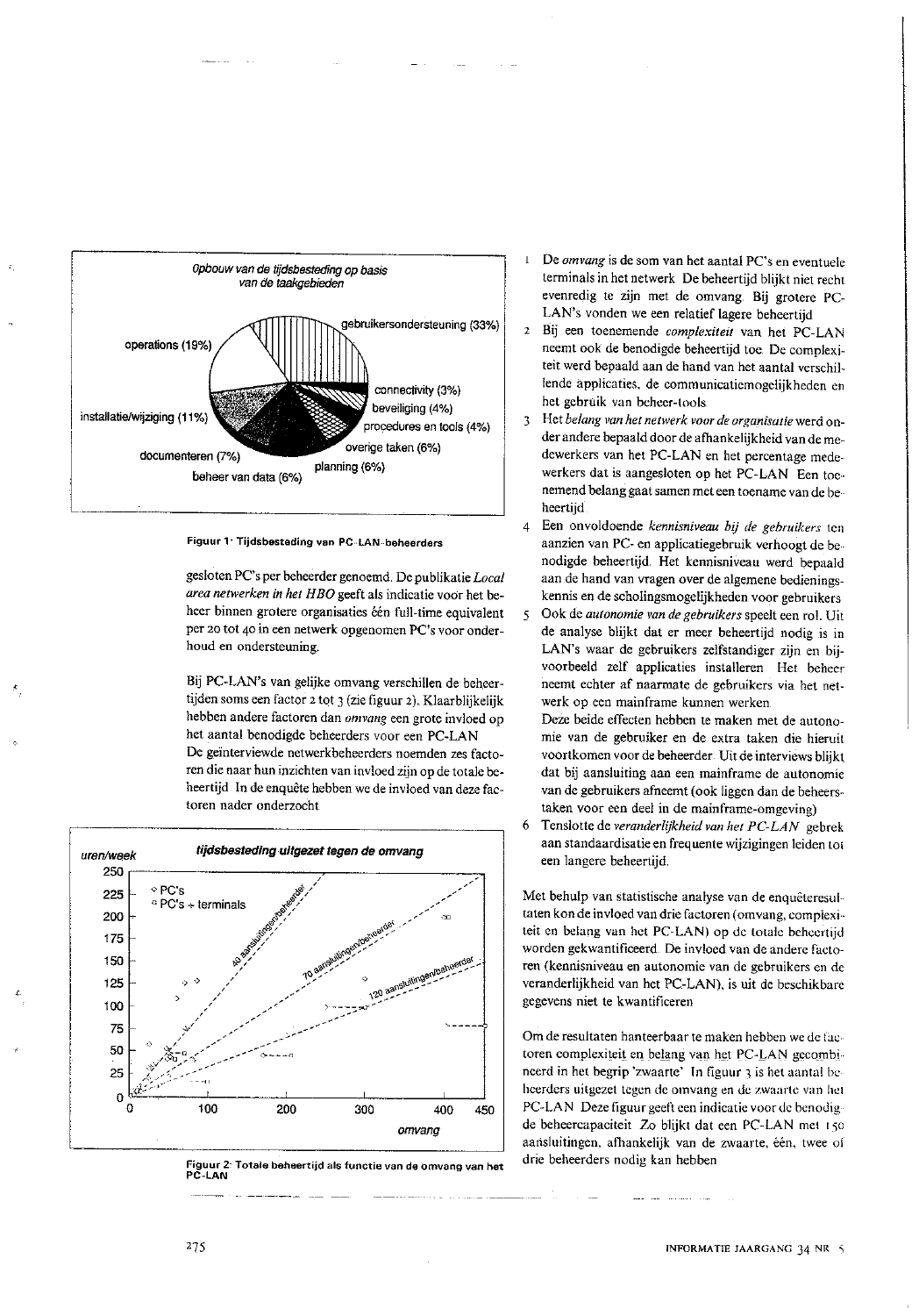De 'zwaarte' van het netwerk wordt bepaald door een samenstel van kenmerken. Globale kenmerken van een netwerk van gemiddelde 'zwaarte' zijn de volgende: via dit netwerk worden zeven à acht applicaties aangeboden; is de connectivity beperkt tot één of twee koppelingen (bijvoorbeeld mainframe, ander LAN, Value Added Networks, modem); wordt slechts op beperkte schaal gebruik gemaakt van beheertools en is ongeveer 50% van de afdelingsmedewerkers op het netwerk aangesloten. Netwerken die op de genoemde punten hoger scoren worden 'zwaarder' genoemd en omgekeerd. Daarnaast geldt voor een netwerk van gemiddelde 'zwaarte' dat de medewerkers die aansluiting hebben op het netwerk, bij uitval hiervan beperkte tijd kunnen doorwerken aan niet-PC-gebonden taken. Des te afhankelijker de medewerkers van het netwerk worden, des te 'zwaarder' wordt het netwerk geclassificeerd.



Figuur 3: Aantal beheerders als functie van omvang en zwaarte van het PC-LAN

#### 5 Organisatorische aspecten

De organisatievorm van het PC-LAN-beheer is afhankelijk van de schaal van het PC-LAN. Vaak ontwikkelt een PC-LAN zich in vier stadia:

- eerste stadium: stand-alone PC's;
- tweede stadium: kleinschalig PC-LAN;
- derde stadium: grootschalig PC-LAN;
- vierde stadium: grootschalig PC-LAN met connectivity.

De beheertaken voor stand-alone PC's (bijvoorbeeld gebruikersondersteuning) komen in de latere ontwikkelingsstadia bij de PC-LAN-beheerder terecht. Sommige (grotere) organisaties kennen een andere ontwikkeling, waardoor het PC-beheer onder de verantwoordelijkheid van een aparte afdeling valt, het Informatie Centrum, onafhankelijk van het PC-LAN-beheer.

Er kan onderscheid worden gemaakt tussen PC-LAN's met één beheerder en PC-LAN's die door meer personen worden beheerd, hier respectievelijk 'éénmans-' en 'meermans-PC-LAN's' genoemd. De éénmans-PC-LAN's bevinden zich over het algemeen in het tweede of derde ontwikkelingsstadium, vormen vaak het enige automatiseringsmiddel binnen de organisatie en hebben meestal een kleine geografische spreiding. De meermans-PC-LAN's bevinden zich doorgaans in het derde of vierde ontwikkelingsstadium, kenmerken zich door een grotere geografische spreiding en vormen vaak maar een deel van de totale automatisering.

Het eenmans-beheer is meestal een bottom-up gegroeide functie. Deze beheerder staat over het algemeen dicht bij de gebruikers en het beheer draagt een informeel karakter De solo-beheerder is vaak niet erg gemotiveerd om PC-LAN-documentatie bij te houden; er is immers niemand die dit leest. De noodzaak van goede documentatie blijkt vaak achteraf, wanneer een tijdelijke of blijvende vervanger zijn werk moeilijk kan overnemen, of als er een tweede beheerder moet worden ingewerkt.

Het meermans-PC-LAN biedt de mogelijkheid tot functiesplitsing (specialisatie). Een veel voorkomende verdeling is:

- PC-LAN-manager;  $\overline{\phantom{0}}$
- $\overline{a}$ centrale PC-LAN-operator;
- $\overline{a}$ centrale helpdesk-medewerker;
- $\overline{a}$ decentrale PC-LAN-coördinator.

De PC-LAN-manager geeft leiding aan het PC-LAN-beheer en is verantwoordelijk voor een aantal algemene managementtaken en het taakgebied planning. De centrale PC-LAN-operator is verantwoordelijk voor het grootste gedeelte van de taakgebieden operations, beveiliging, documenteren, beheer van data, installatie- en wijzigingswerkzaamheden, connectivity en procedures en tools (samen te vatten als uitvoerende taken). De centrale helpdesk-medewerker neemt het taakgebied gebruikersondersteuning en een deel van *documentatie* voor zijn rekening, de ondersteunende taken. De decentrale PC-LAN-coördinatoren (op afdelingsniveau) verkleinen de afstand tussen beheerders en gebruikers en vereenvoudigen het signaleren van problemen en het 'vertalen' van gebruikersbehoeften. Zij zijn belast met de lokale ondersteuning en de relatief eenvoudige en routinematige taken uit de taakgebieden van de centrale PC-LAN-operator.

Bij grote organisaties komen twee hoofdvormen van PC-LAN-beheer voor: lokaal (afdelings-)beheer en centraal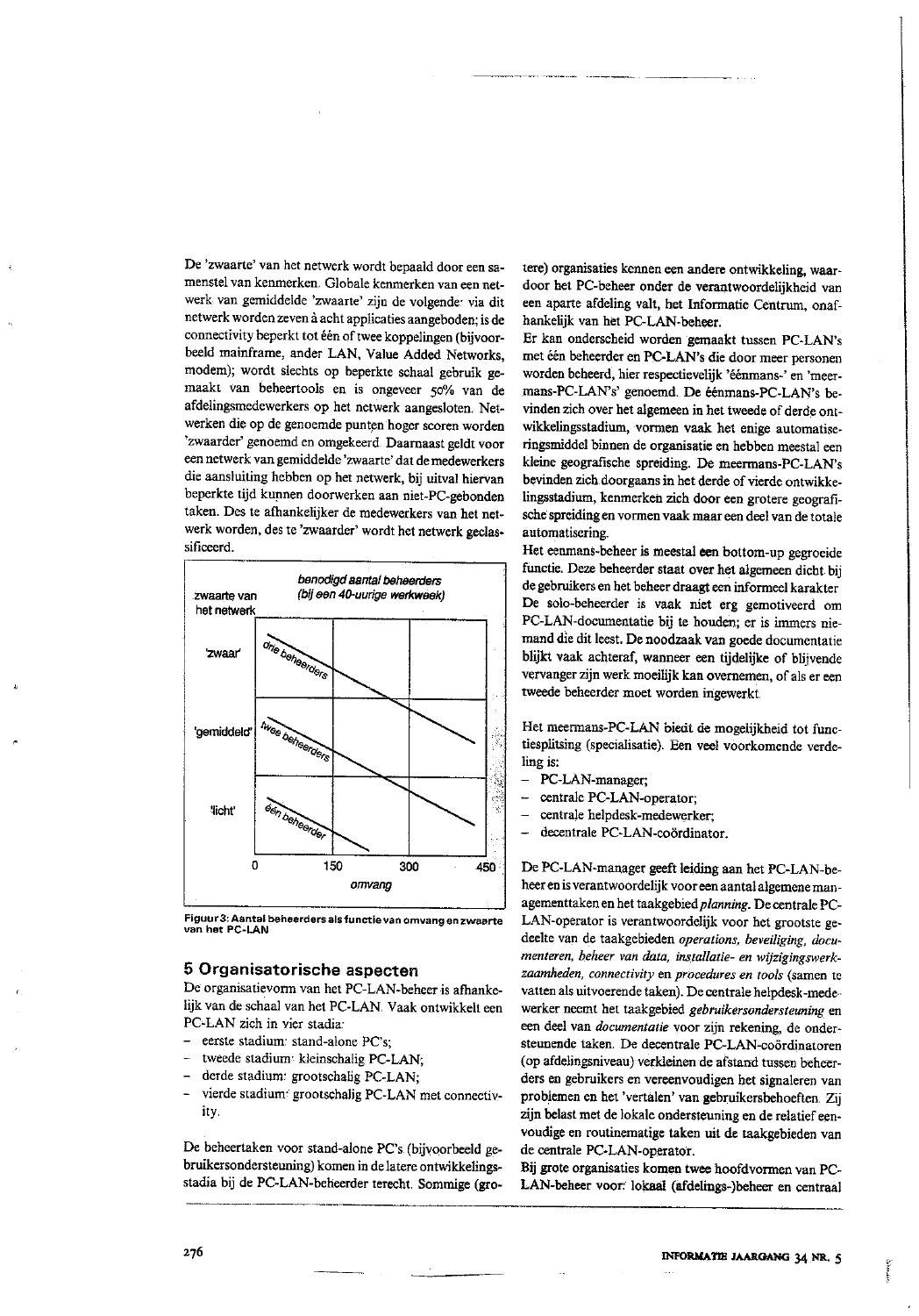beheer. Centralisatie vereenvoudigt de coördinatie (infrastructuur!) en maakt specialisatie en functiesplitsing mogelijk. Decentralisatie bevordert de flexibiliteit en verkleint de afstand van de beheerder(s) tot de gebruikers. In de praktijk is de mate van decentralisatie afhankelijk van de organisatiecultuur, de geografische spreiding en de automatiseringsomgeving.

#### 6 Functievereisten

Om inzicht te krijgen in de functievereisten voor de PC-LAN-beheerder op de terreinen 'aanleg' en 'eigenschappen', is een aantal gerichte interviews gehouden met personeelsfunctionarissen, PC-LAN-beheerders en hoofden van automatiseringsafdelingen. Voor de beschrijving van aanleg en eigenschappen is daarbij gebruik gemaakt van het NGI-rapport Functies in de informatica (1986). De resultaten vindt u in tabel 2.

Uit de tabel is onder andere af te lezen dat:

- gestructureerd denkvermogen, analytisch denkvermogen en zorgvuldigheid als belangrijkste algemene functievereisten worden aangewezen;
- de taakgebieden operations, planning, gebruikersondersteuning en procedures en tools ieder een grote verscheidenheid aan functievereisten vertonen;
- het taakgebied gebruikersondersteuning in een aantal

van zijn functievereisten, namelijk mondelinge, didactische en contactuele vaardigheden en inlevingsvermogen, afwijkt van de overige taken.

De functiesplitsing die in de praktijk wordt gevonden (planning, uitvoering en ondersteuning), loopt parallel met de gevonden verscheidenheid van functievereisten.

Gezien de verscheidenheid in functievereisten en het feit dat de taken zowel op technisch als op managementgebied liggen, is het niet verwonderlijk dat er een tendens is om beheerders van HBO- en soms zelfs WO-niveau aan te stellen. Bij functiesplitsing moet er dan wel voor worden gewaakt dat elke deelfunctie voldoende inhoud krijgt.

#### 7 Toekomstverwachtingen

Er zijn verschillende ontwikkelingen die invloed op het beheer van PC-LAN's zullen hebben.

De functionaliteit van PC-LAN's en van de applicaties die daarop geïnstalleerd worden, neemt nog steeds toe. Dat leidt tot een grotere complexiteit en dus een verzwaring van het PC-LAN-beheer.

PC-LAN's worden steeds vaker gezien als een middel om de groeiende diversiteit in het PC-gebruik beheerbaar te

|                             | opera-<br>tions           | gebrui-<br>kerson-<br>dersteu-<br>ning | bevei-<br>liging | docu-<br>mente-<br>ren | beheer<br>van<br>data | instal-<br>latie<br>en<br>wijziging | connec-<br>tivity         | proce-<br>dures<br>en<br>tools | plan-<br>ning | aantal taak-<br>gebieden waar-<br>voor een eis<br>belangrijk is |
|-----------------------------|---------------------------|----------------------------------------|------------------|------------------------|-----------------------|-------------------------------------|---------------------------|--------------------------------|---------------|-----------------------------------------------------------------|
| mondelinge vaardigheden     |                           | $\mathbf{x}$                           |                  |                        |                       |                                     |                           |                                |               |                                                                 |
| schriftelijke vaardigheiden |                           |                                        |                  | X                      |                       |                                     |                           |                                | .X            | $\overline{2}$                                                  |
| didactische vaardigheden    |                           | X                                      |                  |                        |                       |                                     |                           |                                |               | 1                                                               |
| besluitvaardigheid          | X                         |                                        |                  |                        |                       |                                     |                           |                                | X.            | $\overline{2}$                                                  |
| zorgvuldigheid              | X                         |                                        | X                |                        | x                     | X                                   |                           | X                              |               | 5                                                               |
| contactuele vaardigheiden   |                           | $\mathsf{x}$                           |                  |                        |                       |                                     |                           |                                |               |                                                                 |
| samenwerkingsvermogen       | $\mathsf{x}$              |                                        |                  |                        |                       |                                     |                           | X                              | X             | 3                                                               |
| motivatiecapaciteieten      |                           |                                        |                  |                        |                       |                                     |                           |                                | X             | 1                                                               |
| analytisch denkvermogen     | X                         | $\mathbf{x}$                           |                  |                        |                       | X                                   | $\boldsymbol{\mathsf{x}}$ | $\boldsymbol{\mathsf{x}}$      | X             | 6                                                               |
| gestructuurd denkvermogen   | $\mathsf{x}$              |                                        |                  | X                      | X                     | X                                   | x                         | X                              | X             | $\overline{7}$                                                  |
| inlevingsvermogen           |                           | x                                      |                  |                        |                       |                                     |                           |                                |               |                                                                 |
| inventiviteit               | $\mathsf{X}^{\mathsf{c}}$ |                                        |                  |                        |                       |                                     |                           | X                              |               | 2                                                               |
| betrouwbaarheid             |                           |                                        | X                |                        | $\mathsf{x}$          |                                     |                           |                                |               | $\overline{c}$                                                  |
| technisch inzicht           | X                         |                                        |                  |                        |                       | X                                   | $\boldsymbol{\mathsf{x}}$ |                                |               | 3                                                               |
| aantal belangrijke eisen    | 7                         | 5.                                     | 2                | 2                      | 3                     | 4                                   | З                         | 5                              | 6             |                                                                 |

Tabel 2: Functievereisten (gewenste aanleg en eigenschappen) voor PC-LAN-beheerders